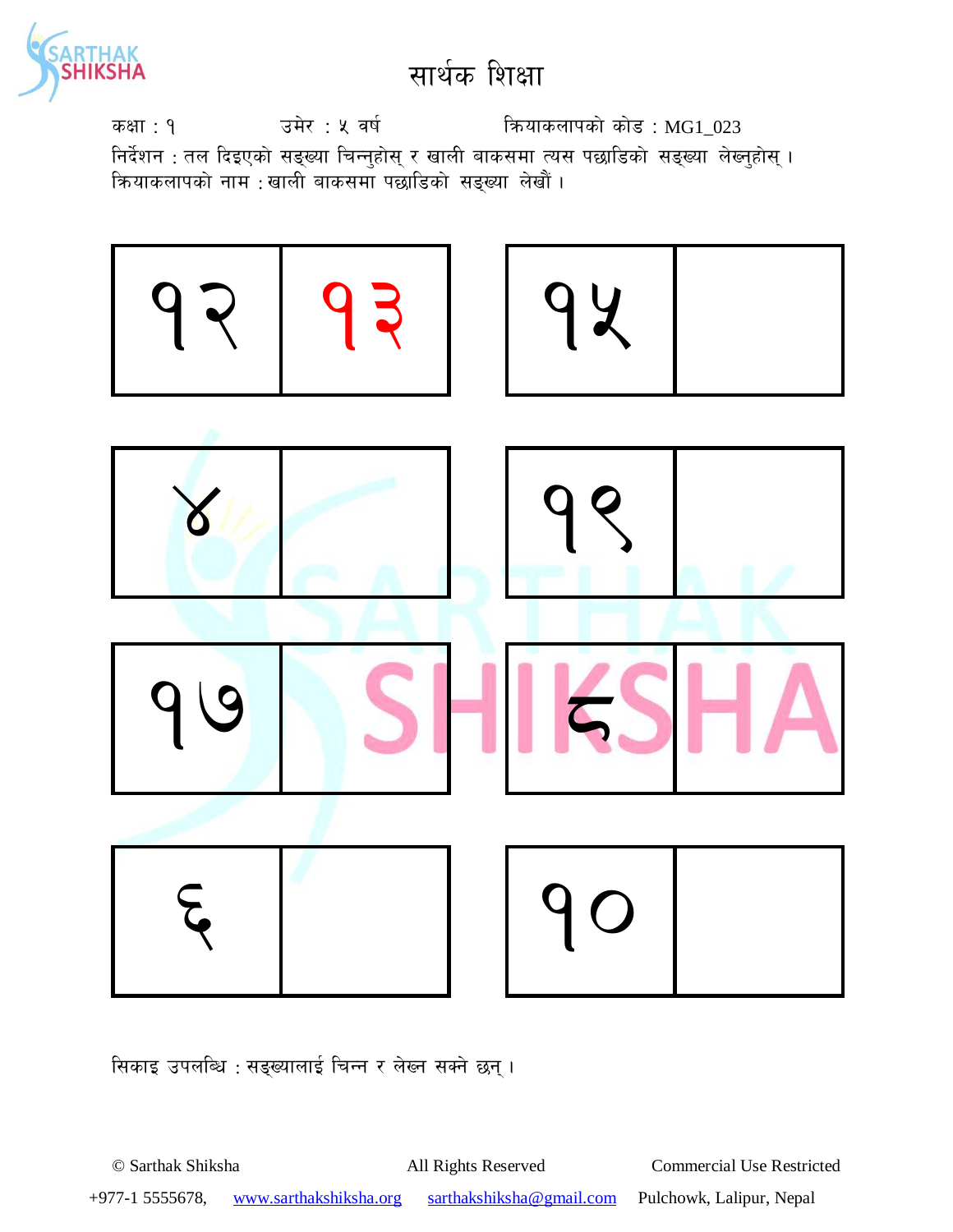

कक्षा: १  $\overline{3}$  उमेर : ५ वर्ष कियाकलापको कोड : MG1\_024 निर्देशन : तल दिइएको सङ्ख्या चिन्नुहोस् र खाली बाकसमा त्यस अगाडिको सङ्ख्या लेख्नुहोस् । कियाकलापको नाम :खाली बाकसमा अगाडिको स<mark>ङ्ख्या लेखौ</mark>ं ।



सिकाइ उपलब्धि : सङ्ख्यालाई चिन्न र लेख्न सक्ने छन् ।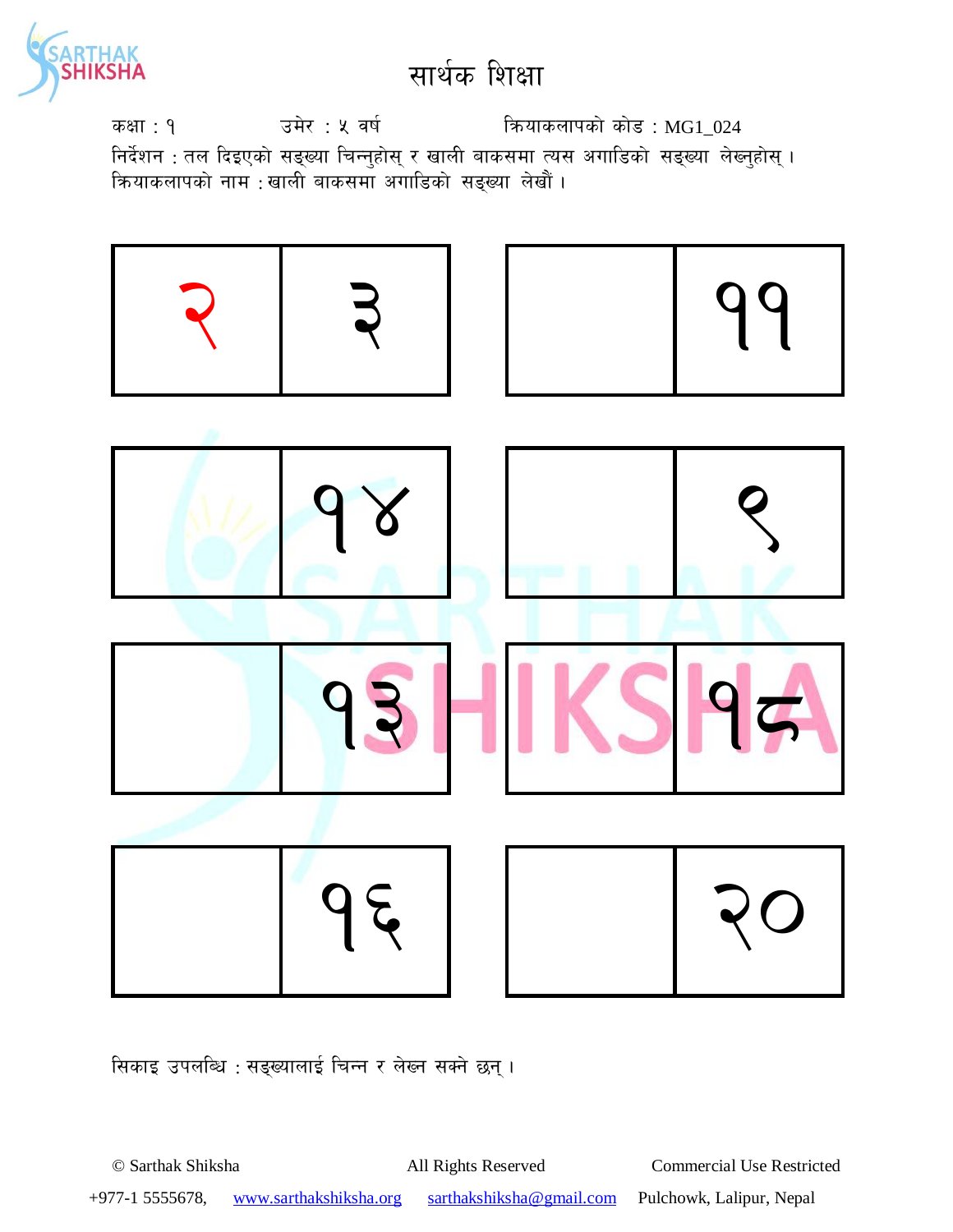

उमेर : ५ वर्ष कियाकलापको कोड: MG1\_025 कक्षा : १ निर्देशन : तल दिइएको सङ्ख्या चिन्नुहोस् र खाली बाकसमा त्यस बिचको सङ्ख्या लेख्नुहोस् ।<br>क्रियाकलापको नाम :खाली बाकसमा बिचको सङ्ख्या लेखौं ।



© Sarthak Shiksha All Rights Reserved **Commercial Use Restricted** +977-1 5555678, www.sarthakshiksha.org sarthakshiksha@gmail.com Pulchowk, Lalipur, Nepal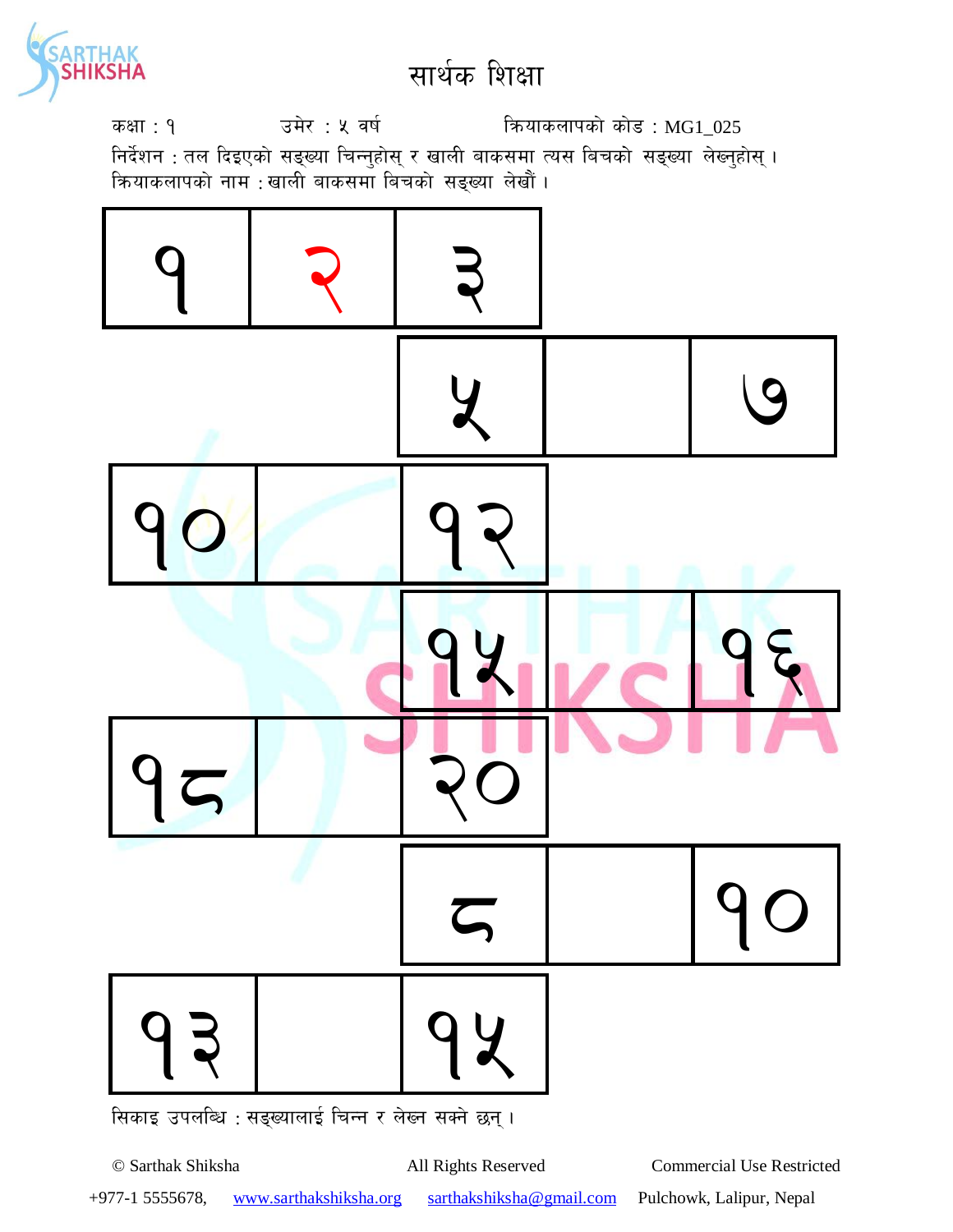

कक्षा: १  $\overline{3}$  उमेर : ५ वर्ष कियाकलापको कोड : MG1\_026 निर्देशन : तल दिइएको सङ्ख्या चिन्नुहोस् र खाली बाकसमा त्यस अगाडि र पछाडिका सङ्ख्या लेख्नुहोस् ।

<u>क्रियाकलापको नाम : खाली बाकसमा अगाडि र पछाडिका सङ्ख्या लेखौं ।</u>



+977-1 5555678, www.sarthakshiksha.org sarthakshiksha@gmail.com Pulchowk, Lalipur, Nepal

© Sarthak Shiksha All Rights Reserved Commercial Use Restricted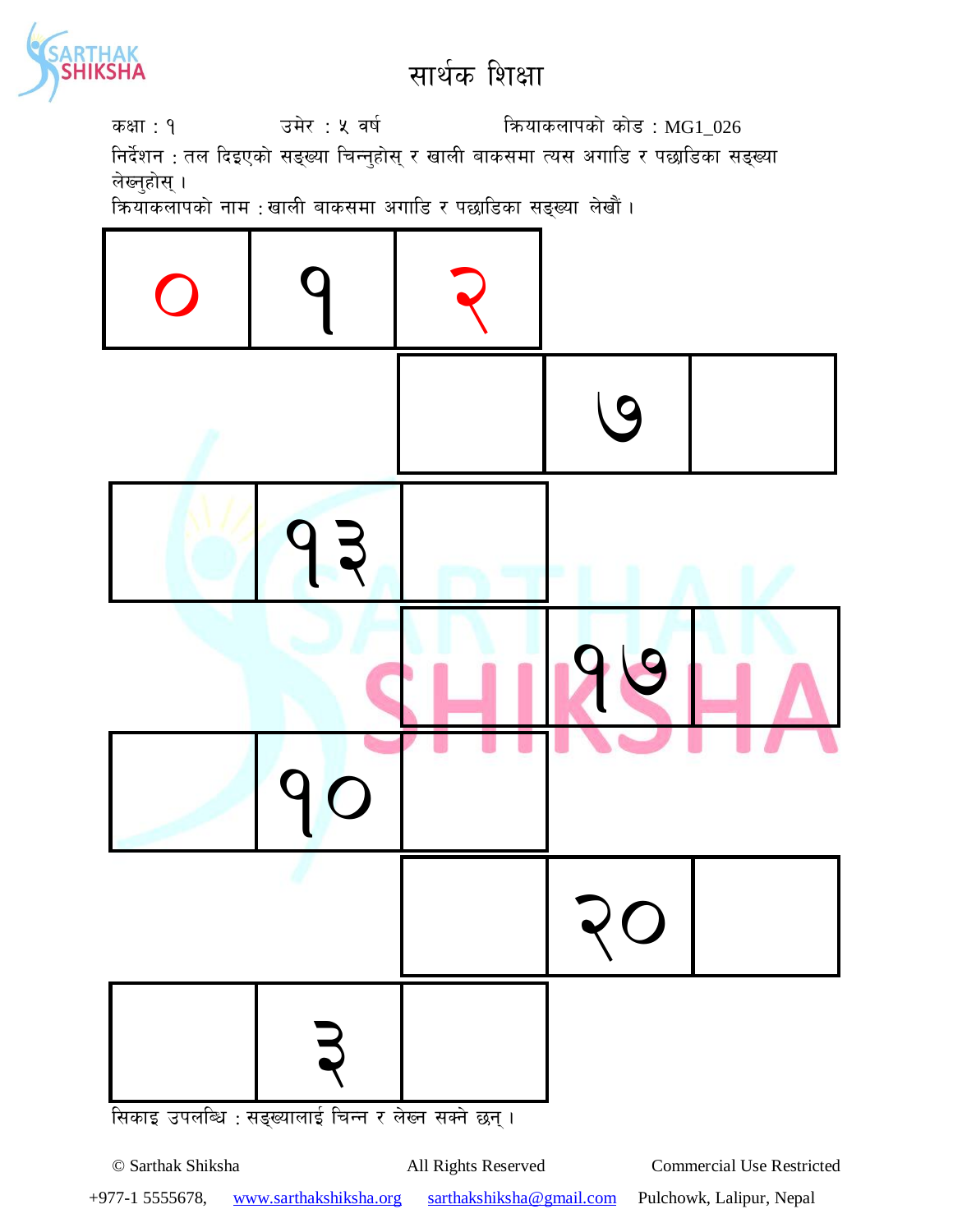

उमेर : ५ वर्ष कियाकलापको कोड: MG1\_027 कक्षा : १ निर्देशन : तल दिइएको सङ्ख्या मध्ये सानो सङ्ख्या चिन्नुहोस् र गोलो घेरा लगाउनुहोस् । कियाकलापको नाम : सानो सङ्ख्यामा गोलो घेरा लगाओँ ।



सिकाइ उपलब्धि : सङ्ख्यालाई चिन्न सक्ने छन्।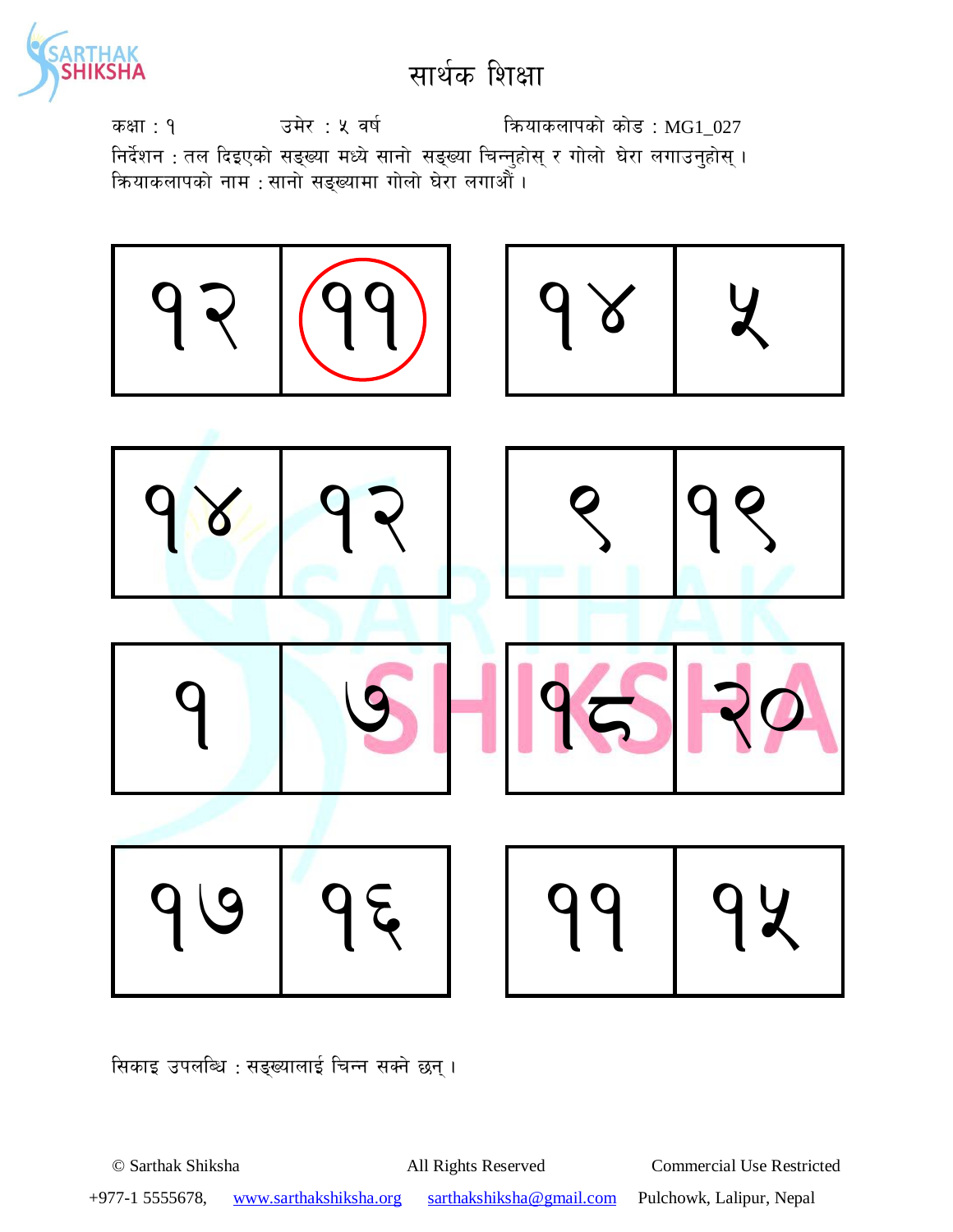

उमेर : ५ वर्ष कियाकलापको कोड: MG1\_028 कक्षा : १ निर्देशन : तल दिइएको सङ्ख्या मध्ये ठुलो सङ्ख्या चिन्नुहोस् र गोलो घेरा लगाउनुहोस् ।<br>क्रियाकलापको नाम : ठुलो सङ्ख्यामा गोलो घेरा लगाऔं ।



सिकाइ उपलब्धि : सङ्ख्यालाई चिन्न सक्ने छन्।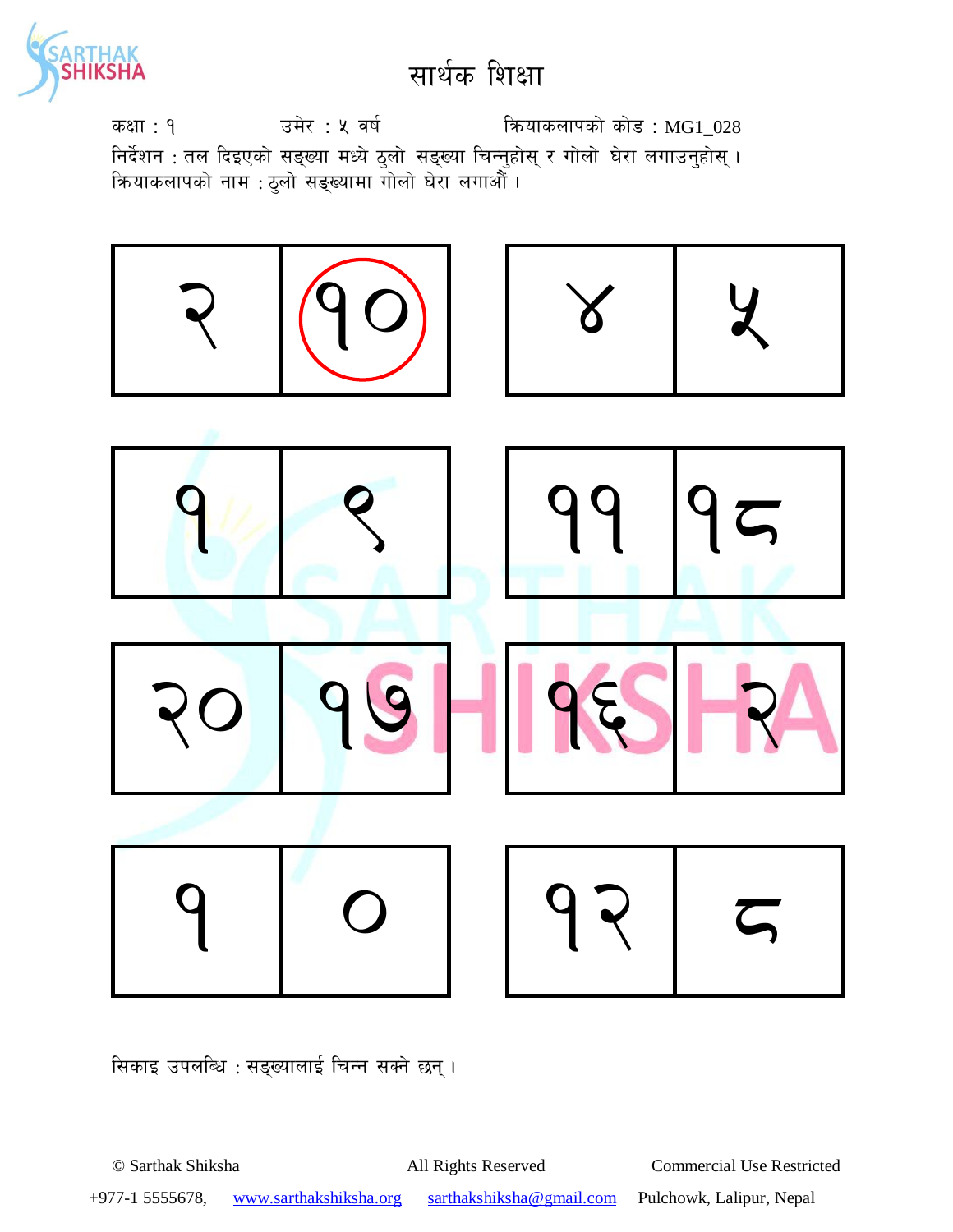

कक्षा: १  $\overline{3}$  उमेर : ५ वर्ष कियाकलापको कोड : MG1\_029 निर्देशन : तल दिइएको सङ्ख्या मध्ये सबै भन्दा ठुलो सङ्ख्या चिन्नुहोस् र गोलो घेरा लगाउनुहोस् । क्रियाकलापको नाम : ठुलो सङ्ख्यामा गोलो घेरा लगाऔं ।



सिकाइ उपलब्धि : सङ्ख्यालाई चिन्न सक्ने छन् ।

© Sarthak Shiksha All Rights Reserved Commercial Use Restricted +977-1 5555678, www.sarthakshiksha.org sarthakshiksha@gmail.com Pulchowk, Lalipur, Nepal